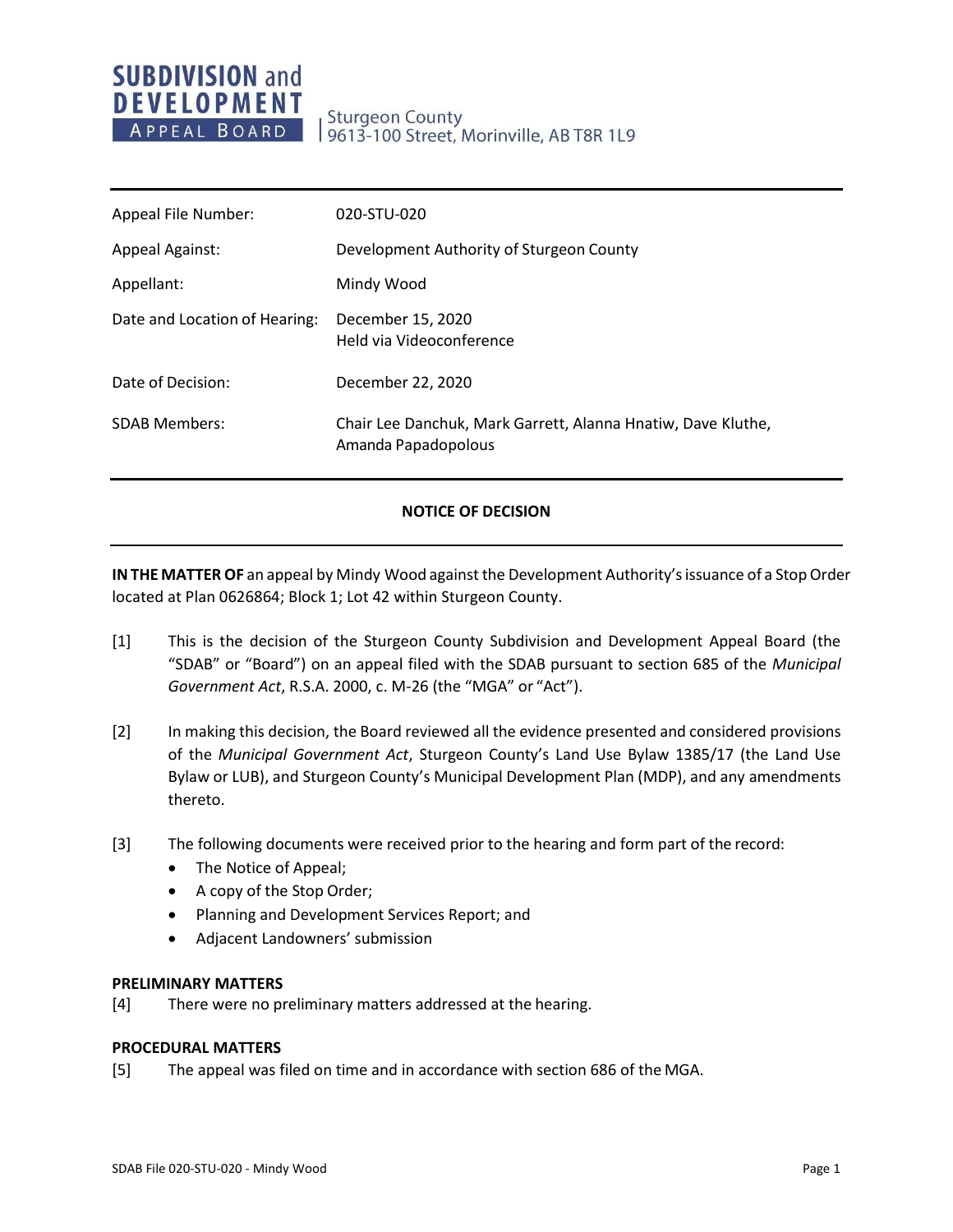- [6] There were no objections to the proposed hearing process as outlined by the Chair. The Appellant agreed to proceed with the hearing via videoconference as permitted by the Meeting Procedures (COVID-19) Suppression Regulation.
- [7] There were no objections to the composition of the Board hearing the appeal.
- [8] The Board is satisfied that it has jurisdiction to deal with this matter.

## **ISSUE**

- [9] The Appellant raised the following grounds of appeal:
	- The Appellant purchased the home in 2018 without any knowledge of problems with respect to development.
	- Due to personal circumstance and weather conditions, more time is required to investigate the issues.
	- The lot will be listed for sale in the near future.

## **RECOMMENDATION OF THE DEVELOPMENT AUTHORITY**

Carla Williams, representative for the Development Authority, provided a presentation which outlined the Development Authority's issuance of the Stop Order:

- [10] The shed is currently located on a concrete pad that runs along the side of the dwelling up to the property line boundary thereby directing surface water towards Lot 41. An aerial photo measurement taken of the existing shed reveals the structure is approximately 23 square metres (250 square feet) in floor area, therefore requiring a development and building permit. In accordance with section 12.2.4 of the Land Use Bylaw, the minimum side yard setback for an accessory building in the R2 – Country Estate Residential District is 2.5 metres. Further, section 6.1.7 of the Land Use Bylaw states that an accessory building shall be located a minimum of 1.9 metres from the principal dwelling.
- [11] The survey provided by the developer of Lot 41 indicated discrepancies in the grading and confirms the development on Lot 42, does not comply with Development Permit 305305-07-D0476. The survey prepared by Hagen Surveys indicates an existing grade elevation of 682.88 metres and 683.13 metres respectively, which is approximately 1.35 metres and 2 metres lower than the approved design elevation. The approved plot plan indicated the north east corner elevation to be 687.05 metres and the existing grade is 686.62 metres, further indicating the area is lower than originally designed.
- [12] Rather than requiring Lot 42 to be completely regraded to the design grade, a reasonable solution would be that an engineer be consulted to provide a grading plan, designed to specify necessary design elevations, surface gradients, swale locations, retaining wall specifications, and any other drainage information required to establish the grading relationship between the two lots to the satisfaction of the County's Engineering Services Department.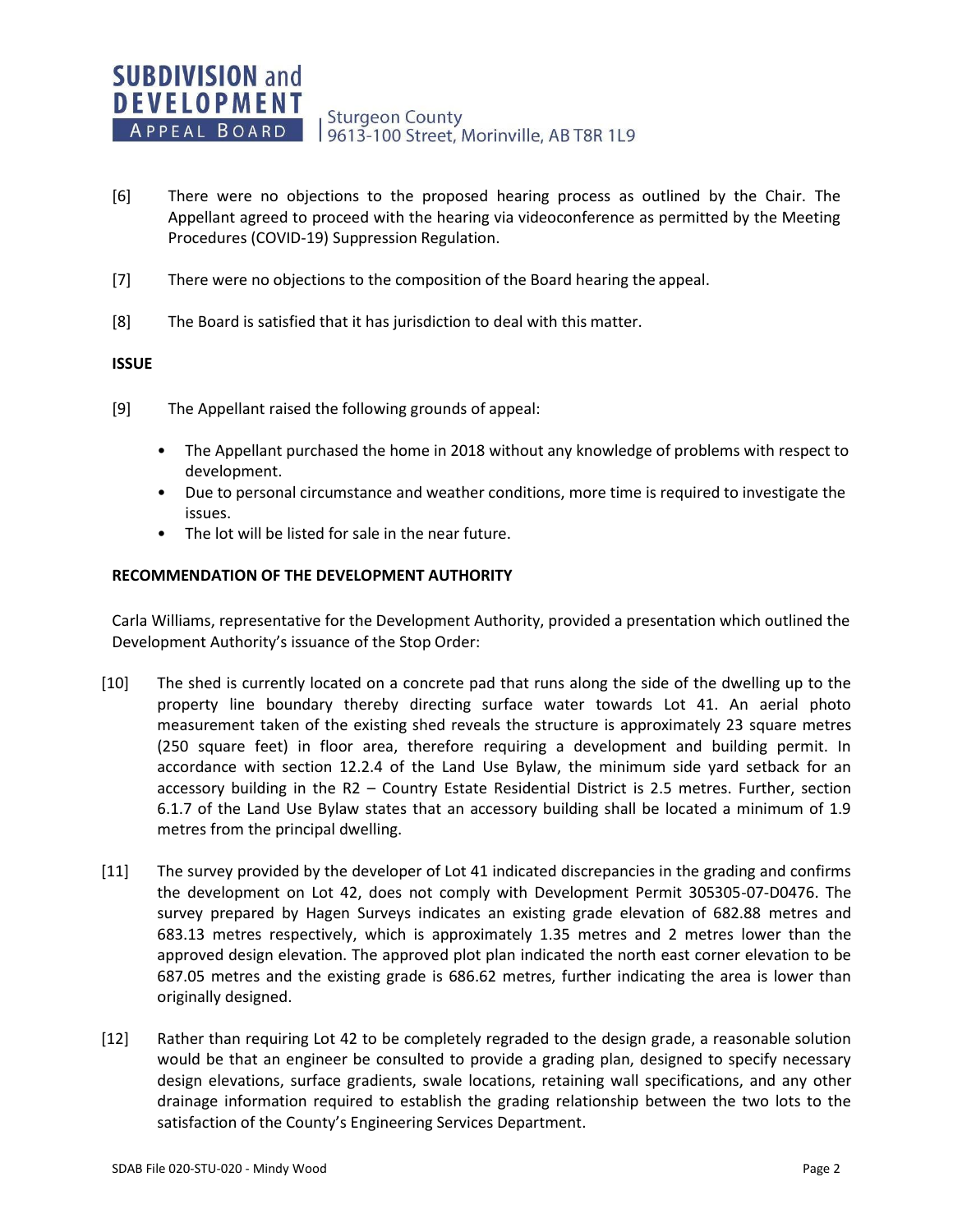**SUBDIVISION and DEVELOPMENT Sturgeon County** APPEAL BOARD 9613-100 Street, Morinville, AB T8R 1L9

Therefore, the Stop Order was issued requiring compliance of the Land Use Bylaw by:

- [13] Removing the shed from the property or moving the shed to meet the minimum required setbacks by November 20, 2020. The shed must be relocated to be at least 2.5 metres from the side and rear property lines and at least 1.9 metres away from the principal dwelling. A completed development permit application is required should the shed remain on the property – to be provided by November 20, 2020.
- [14] Providing an engineered grading plan for review by the County, that details and specifies the design elevations, surface gradients, swale locations and/or retaining wall specifications, concrete removal, and other drainage information required in order to establish a positive grading relationship between Lot 42 and Lot 41 by November 20, 2020.
- [15] Once the engineered grading plan has been accepted and approved, regrading and any construction as indicated by the approved plan has to occur by April 1, 2021, to the satisfaction of the County.
- [16] Given that the landowner of Lot 42 was sent the initial letter of inquiry regarding the shed on July 15, 2020 and the survey of the lot grading discrepancies was provided on September 1, 2020, it seemed reasonable that the shed could be moved and that an engineered grading plan be provided by November 20, 2020.

#### **SUMMARY OF APPELLANT'S POSITION**

- [17] The Appellant purchased the home in 2018 and accepted title insurance. She was unaware of any issues with the drainage at that time.
- [18] The Appellant has since faced some personal circumstances which has made it difficult for her to meet the conditions as outlined on the Stop Order.
- [19] She is currently in contact with the lawyer who she retained for the purchase of the home to inquire about the title insurance and what it may cover financially.
- [20] There is a Court Order now in place and the home must be listed for sale.
- [21] There is no other suitable location for the shed and therefore it must be dismantled.

## **DECISION**

**[22] The Board UPHOLDS the Stop Order issued by the Development Authority on November 6, 2020 and AMENDS the Stop Order to set the deadlines to comply with condition #2 to January 29, 2021 and conditions #1 and #3 to June 25, 2021.**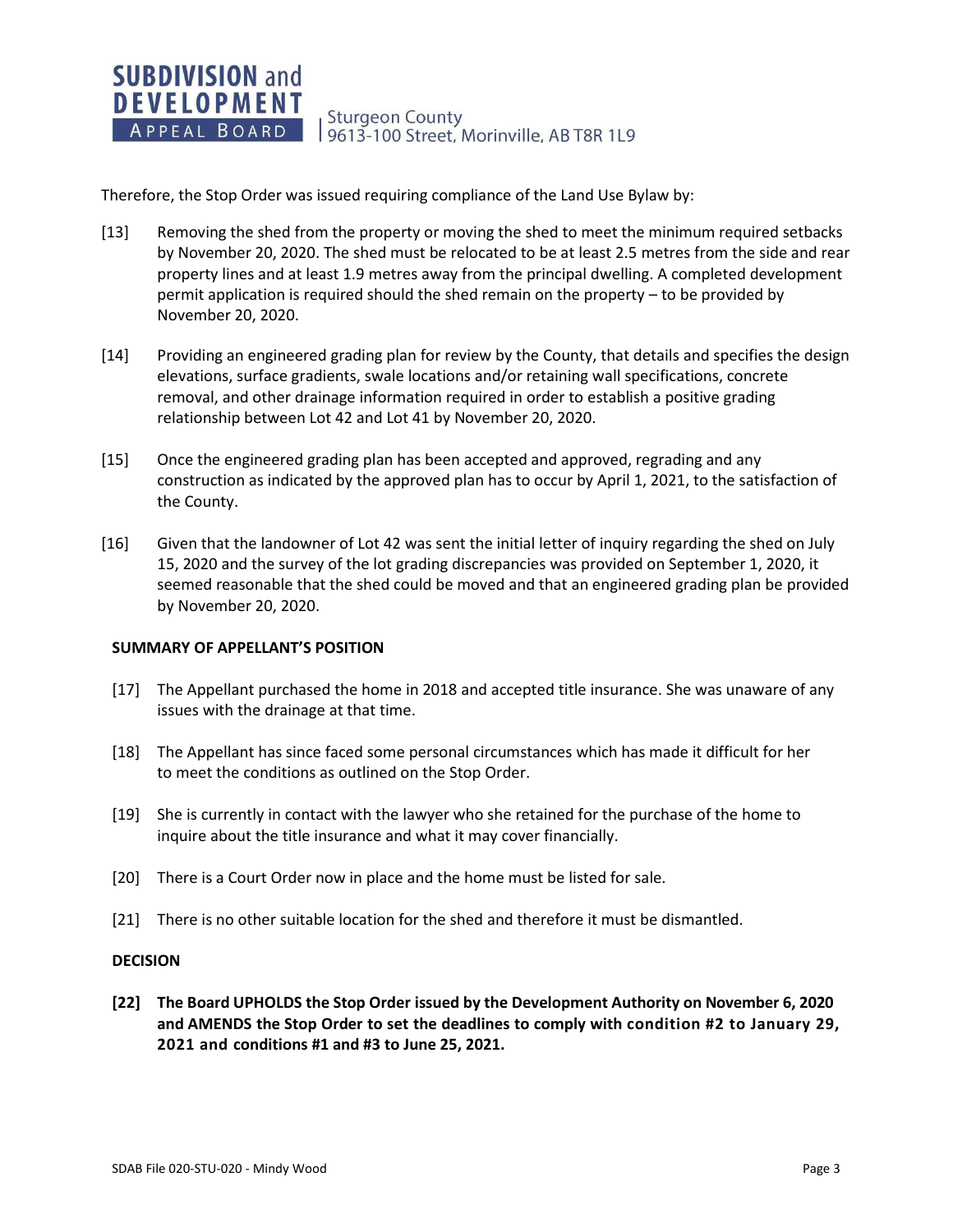**Sturgeon County** 9613-100 Street, Morinville, AB T8R 1L9

#### **REASONS FOR THE DECISION**

- [23] The Board finds that, although the MGA states that the Board has the authority to set aside a Stop Order, the SDAB's authority has been further defined by case law, and the Board's focus must be on whether or not the Stop Order was properly issued by the Development Authority in the first instance, and if so, whether the alleged contravention exists. The Board may uphold a Stop Order but exercise its discretion and give the recipient more time to comply with the terms of the Order.
- [24] The Appellant did not dispute that the Stop Order was properly issued or that the development Is in contravention of the Land Use Bylaw. Therefore, the Board finds that the Stop Order was properly applied.
- [25] Having determined that the Stop Order was properly applied, the Board considered the timelines prescribed in the Stop Order. The Board notes that the Development Authority has ordered the property ownerto:
	- 1. Remove the shed from the property or move the shed to meet the minimum required setbacks by November 20, 2020. The shed must be relocated to be at least 2.5 metres from the side and rear property lines and at least 1.9 metres away from the dwelling. A completed development permit application is required should the shed remain on the property – to be provided by November 20, 2020.
	- 2. Provide an engineered grading plan for review by the County, that details and specifies the design elevations, surface gradients, swale locations and/or retaining wall specifications, concrete removal, and other drainage information required in order to establish a positive grading relationship between Lot 42 and Lot 41 by November 20, 2020.
	- 3. Once the engineered grading plan has been accepted and approved, regrading and any construction as indicated by the approved plan has to occur by April 1, 2021, to the satisfaction of the County.
- [26] In extending the deadline for the landowner to provide an engineered grading plan to January 29, 2021, the Board considered that, as a result of this appeal, the original deadlines could not have been met and now occur in the past. Considering that the landowner was sent the initial letter of inquiry regarding the shed on July 15, 2020, that the survey of the lot grading discrepancies was provided on September 1, 2020, and that holiday season may delay the landowner's efforts to secure the resources required to address this matter, the Board determined that an extension to January 29, 2021 is reasonable.
- [27] In extending the deadline for the landowner to remove the shed and undertake construction to bring the property in compliance with the engineered grading plan to June 25, 2021, the Board considered that, as a result of this appeal, the original deadlines could not have been met and now occur in the past. Further, the Board considered that removal of the shed in winter conditions is not ideal. Given that the shed has been in its current location for a number of years, extending the deadline to remove the shed by two months does not prejudice the adjacent landowner. Further, undertaking construction to bring the property in compliance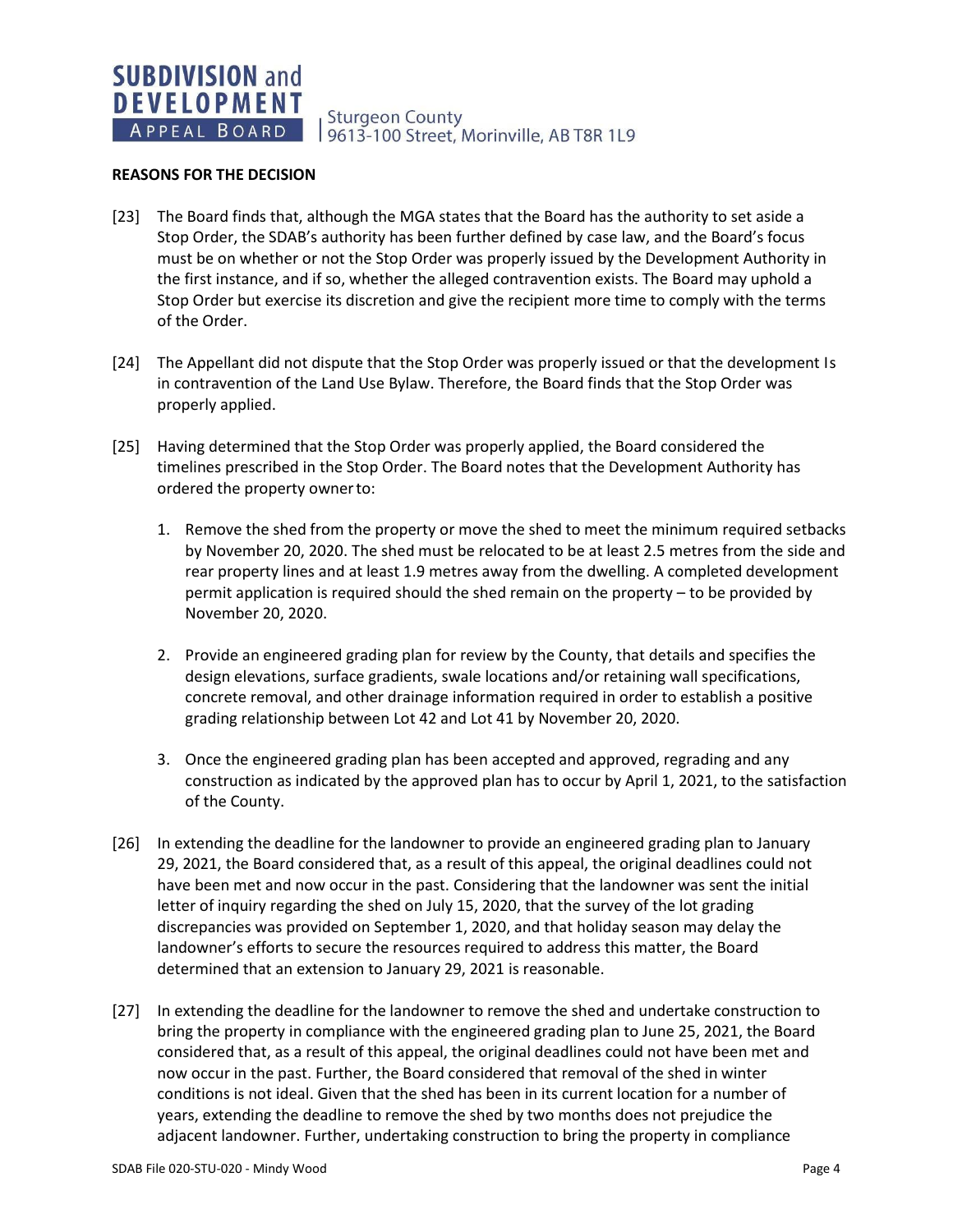

with the engineered grading plan in spring and summer conditions will be easier than in cold winter and wet spring conditions. As the grading has been non-compliant for several years, such an extension should not add any undue duress on the adjacent landowner.

- [28] The Board heard evidence from the Development Officer that the Stop Order has been registered on the title of the property and therefore extending timelines to comply with the Stop Order would not prejudice a potential home buyer as the title would identify the outstanding shed and grading issues.
- [29] For all of these reasons, the Board has decided to uphold the Stop Order issued by the Development Authority and set the deadline to comply with condition #2 to January 29, 2021 and conditions #1 and #3 to June 25, 2021.

Dated at the Town of Morinville, in the Province of Alberta, this 22<sup>nd</sup> day of December, 2020.

SUBDIVISION AND DEVELOPMENT APPEAL BOARD Sturgeon County

 $\overline{\phantom{a}}$  , and the contribution of the contribution of the contribution of the contribution of the contribution of the contribution of the contribution of the contribution of the contribution of the contribution of the

Ichap

Lee Danchuk, Chair

*Pursuant to Section 688(1)(a) of the Municipal Government Act (MGA), an appeal of a decision of the Subdivision and Development Appeal Board lies with the Alberta Court of Appeal on a matter of law or jurisdiction. In accordance with Section 688(2)(a), if a decision is being considered, an application for permission to appeal must be filed and served within 30 days after the issuance of the decision and, notice of the application for permission must be provided to the Subdivision and Development Appeal Board and in accordance with Section 688(2)(b), any other persons that the judge directs.*